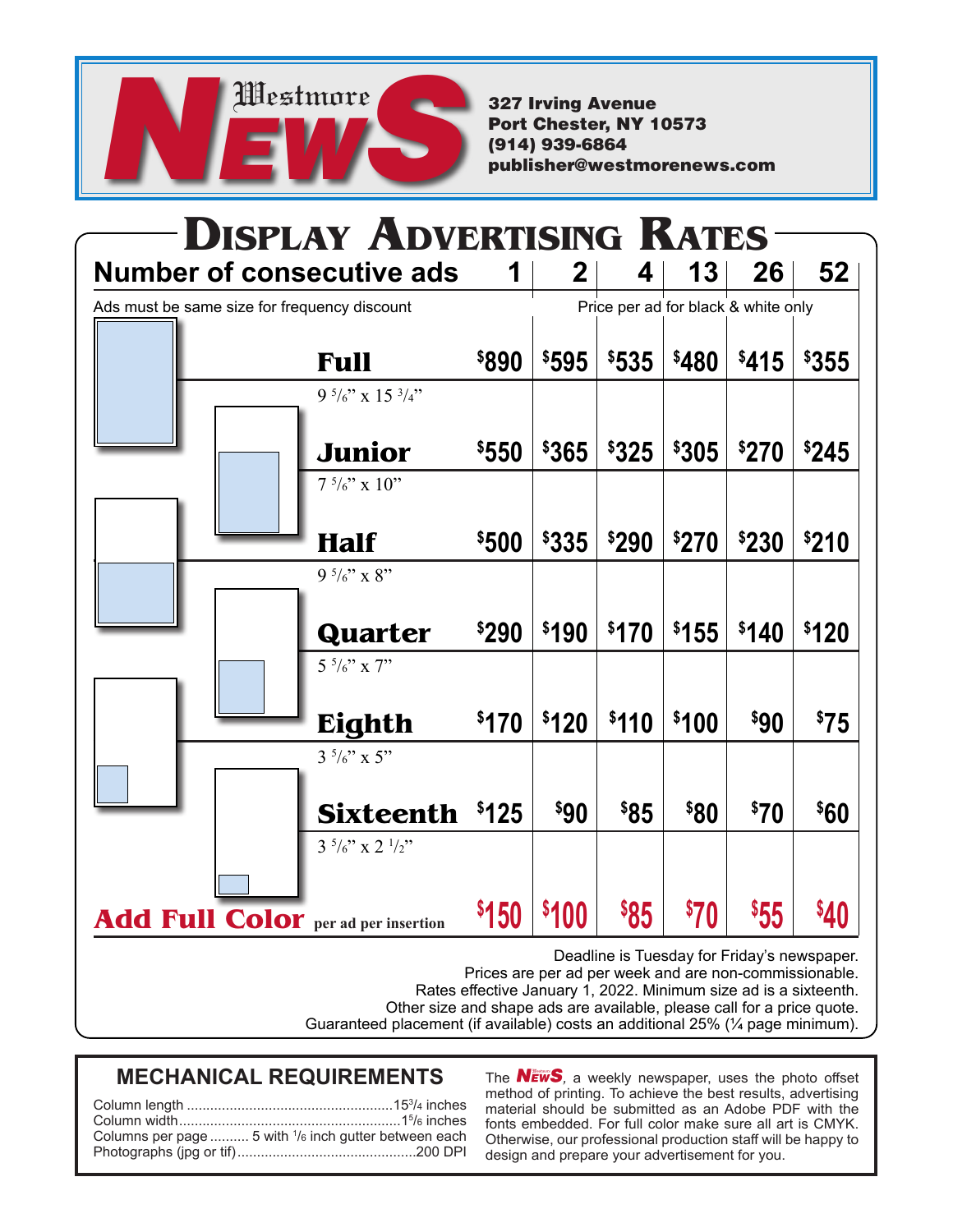

327 Irving Avenue Port Chester, NY 10573 (914) 939-6864 publisher@westmorenews.com

# **DISPLAY ADVERTISING INSERTION ORDER**

| Date _________                                                                                           | Account $\#$ __________                                                                |  |  |
|----------------------------------------------------------------------------------------------------------|----------------------------------------------------------------------------------------|--|--|
|                                                                                                          | Billing Address (if other than at left):                                               |  |  |
| Attention <b>Attention</b>                                                                               |                                                                                        |  |  |
|                                                                                                          |                                                                                        |  |  |
|                                                                                                          |                                                                                        |  |  |
|                                                                                                          |                                                                                        |  |  |
|                                                                                                          |                                                                                        |  |  |
| AD SIZE: Full _____ Junior _____ Half _____ Quarter _____ Eighth _____ Sixteenth _____ Other ___________ |                                                                                        |  |  |
|                                                                                                          |                                                                                        |  |  |
|                                                                                                          | <b>FREQUENCY:</b> 52 times 18 times 13 times 13 times 2 times 1 time 1 time the conter |  |  |
|                                                                                                          |                                                                                        |  |  |
| INSERTION DATES: Starting _______________ Ending _____________                                           |                                                                                        |  |  |
|                                                                                                          |                                                                                        |  |  |
|                                                                                                          |                                                                                        |  |  |

#### \_\_\_\_\_\_\_\_\_\_\_\_\_\_\_\_\_\_\_\_\_\_\_\_\_\_\_\_\_\_\_\_\_\_\_\_\_\_\_\_\_\_\_\_\_\_\_\_\_\_\_\_\_\_\_\_\_\_\_\_\_\_\_\_\_\_\_\_\_\_\_\_\_\_\_\_\_\_\_\_\_\_\_\_\_\_\_\_\_\_\_\_ Agreement

As the advertiser named above, I acknowledge that I have received or have knowledge of the current display advertising rate sheet and that I have received a complete copy of this insertion order. I understand and agree that the payment terms and publisher's regulations stated on the reverse side of this form are incorporated into this agreement by reference.

I understand that the deadline for copy changes is the Monday prior to publication and that in the event copy is not submitted by the Monday deadline, the Westmore News may publish the most

I have read and accept the terms and conditions above.

recent past ad that it has published for me. I understand that it is my responsibility to submit copy changes on time.

By signature, I acknowledge that I may renew my insertions by phone or FAX order and that such orders are accepted by the Westmore News subject to the terms of this agreement.

This order is not subject to cancellation without written acknowledgement from the publisher.

Please make checks payable to *Westmore News, Inc.*

Payment Received \$

| Advertiser's Signature & position                      | Bv<br>Sales Representative |  |  |  |  |
|--------------------------------------------------------|----------------------------|--|--|--|--|
| Credit Card #                                          | CVV#<br>Expires /          |  |  |  |  |
| Name on card:                                          |                            |  |  |  |  |
| Address where Credit Card Bill goes including zipcode: |                            |  |  |  |  |

\_\_\_\_\_\_\_\_\_\_\_\_\_\_\_\_\_\_\_\_\_\_\_\_\_\_\_\_\_\_\_\_\_\_\_\_\_\_\_\_\_\_\_\_\_\_\_\_\_\_\_\_\_\_\_\_\_\_\_\_\_\_\_\_\_\_\_\_\_\_\_\_\_\_\_\_\_\_\_\_\_\_\_\_\_\_\_\_\_\_\_\_